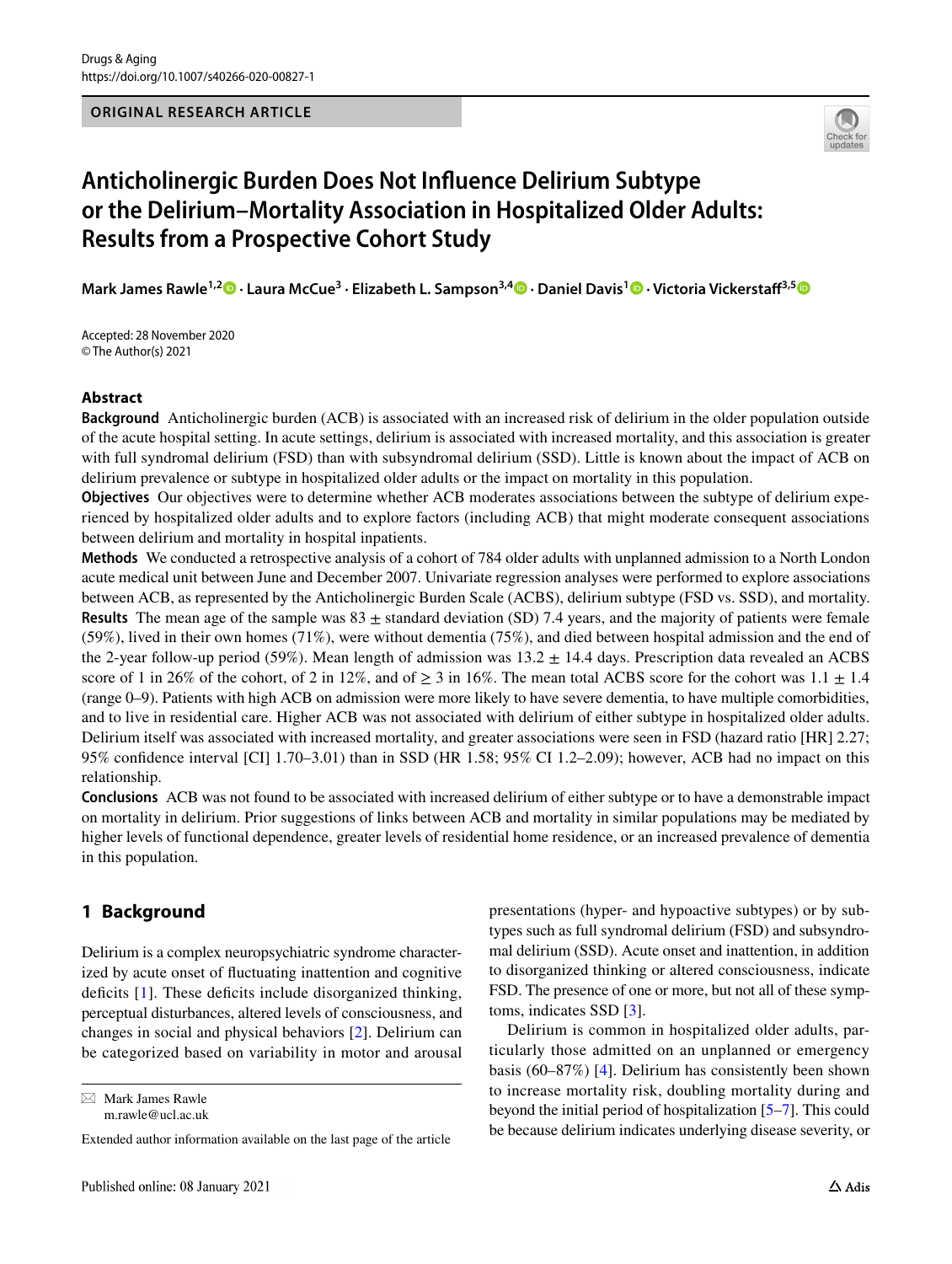#### **Key Points**

Anticholinergic medication use is not associated with delirium of any subtype.

In older adults admitted to hospital, delirium is associated with greater mortality.

Of these individuals, those who are also prescribed anticholinergic medication are no more or less likely to die.

it could be related to other issues independently associated with increased mortality in older people, such as dementia [[8](#page-7-6)], frailty [[6](#page-7-7)], and infection [[9](#page-7-8)]. Factors that increase delirium risk include preexisting cognitive impairment or dementia, physical and mental comorbidities, functional dependence, infection, and polypharmacy [[4,](#page-7-3) [10–](#page-7-9)[14](#page-7-10)]. For polypharmacy, medications with anticholinergic properties are particularly relevant.

Anticholinergic drugs are prescribed to 20–50% of older people to treat a range of medical illnesses affecting autonomic smooth muscle, neuromuscular, or central nervous system function. These include urinary incontinence [\[15](#page-7-11)], Parkinson's disease, respiratory disorders [[16\]](#page-7-12), and depression [[17](#page-7-13)]. Age-related physiological changes, including increased blood–brain barrier permeability, and reduced renal and hepatic clearance, result in the use of these medications being associated with a cumulative anticholinergic burden (ACB) [\[18\]](#page-7-14). ACB is associated with increased risk of incident delirium in the older population [\[4](#page-7-3), [19](#page-7-15)[–23](#page-8-5)], with estimates for experiencing delirium increasing incrementally by up to 40% for each additional anticholinergic medication taken [\[20](#page-8-6)]. ACB is also associated with impaired physical function [[24\]](#page-8-7) and mortality [[25\]](#page-8-8).

The relationship between ACB and a higher lifetime risk of incident delirium has been previously noted across diferent countries [[4,](#page-7-3) [19,](#page-7-15) [21](#page-8-9), [26](#page-8-10)], clinical diagnoses [[22,](#page-8-11) [27\]](#page-8-12), and residential settings [\[21](#page-8-9), [28](#page-8-13)], yet existing studies have found no evidence for a relationship between delirium during hospital admission and ACB [[29–](#page-8-14)[32](#page-8-15)]. In addition, studies exploring the relationship between delirium and mortality in hospitals neglect ACB as a potential mediator [[33–](#page-8-16)[36](#page-8-17)], despite its known association with mortality. With the exception of one study [[37\]](#page-8-18), existing studies have explored delirium prevalence as a binary outcome. Little research has examined the infuence of ACB upon diferent subtypes of delirium. We had two aims: (1) to determine whether ACB was associated with the subtype of delirium (FSD vs. SSD) experienced by hospitalized older adults and (2) to explore

whether ACB moderated consequent associations between delirium and mortality in hospital inpatients.

### **2 Methods**

#### **2.1 Study Design, Setting, and Population**

This was a retrospective analysis of prospectively collected cohort data. Data were analyzed from a cohort of 784 older adults with an emergency unplanned admission (via the emergency department or clinic) to a North London acute medical unit between June and December 2007. Participants were aged  $\geq$  70 years and were admitted for at least 48 h. We excluded participants with no available information on medications prescribed on admission. Within 72 h of admission, participants underwent clinical assessments by trained clinicians (old age psychiatrists) to gather relevant baseline data. Prior to assessment, verbal consent was gained from the participant or, where the participant lacked capacity, their carer. Ethical approval was provided by the Royal Free Hospital NHS Trust Ethics Committee (06/Q0501/31).

#### **2.2 Ascertainment of Delirium**

Delirium was evaluated using the Confusion Assessment Method short-form (s-CAM) [\[38](#page-8-0)], which assesses common features of delirium, specifcally acute onset, inattention, disorganized thinking, and altered level of consciousness. The s-CAM has high sensitivity (95%) and specifcity (89%) for delirium when delivered by trained researchers [[39\]](#page-8-1). The s-CAM can also be used to efectively diagnose delirium in people with dementia [\[40](#page-8-2)]. Based on the number of features present within this diagnostic assessment, a subtype of either FSD (three or more features) or SSD (two features) was assigned, a method previously found to have high accuracy for subtype diferentiation [[3\]](#page-7-2).

#### **2.3 Ascertainment of Anticholinergic Burden on Admission**

Total ACB was calculated and categorized  $(0, 1, 2, \ge 3)$ using the Anticholinergic Cognitive Burden Scale (ACBS), which scores individual medications based on their likelihood of a clinically relevant anticholinergic efect from 0 (no efect) to 3 (suggestive of anticholinergic efect causing delirium) [[41](#page-8-3)]. While other measures of anticholinergic activity exist, the ACBS was chosen because of its frequency of use in existing literature on associations with delirium and because anticholinergic medications within the scale are graded on their potential to cause cognitive rather than peripheral effects [[42](#page-8-4)].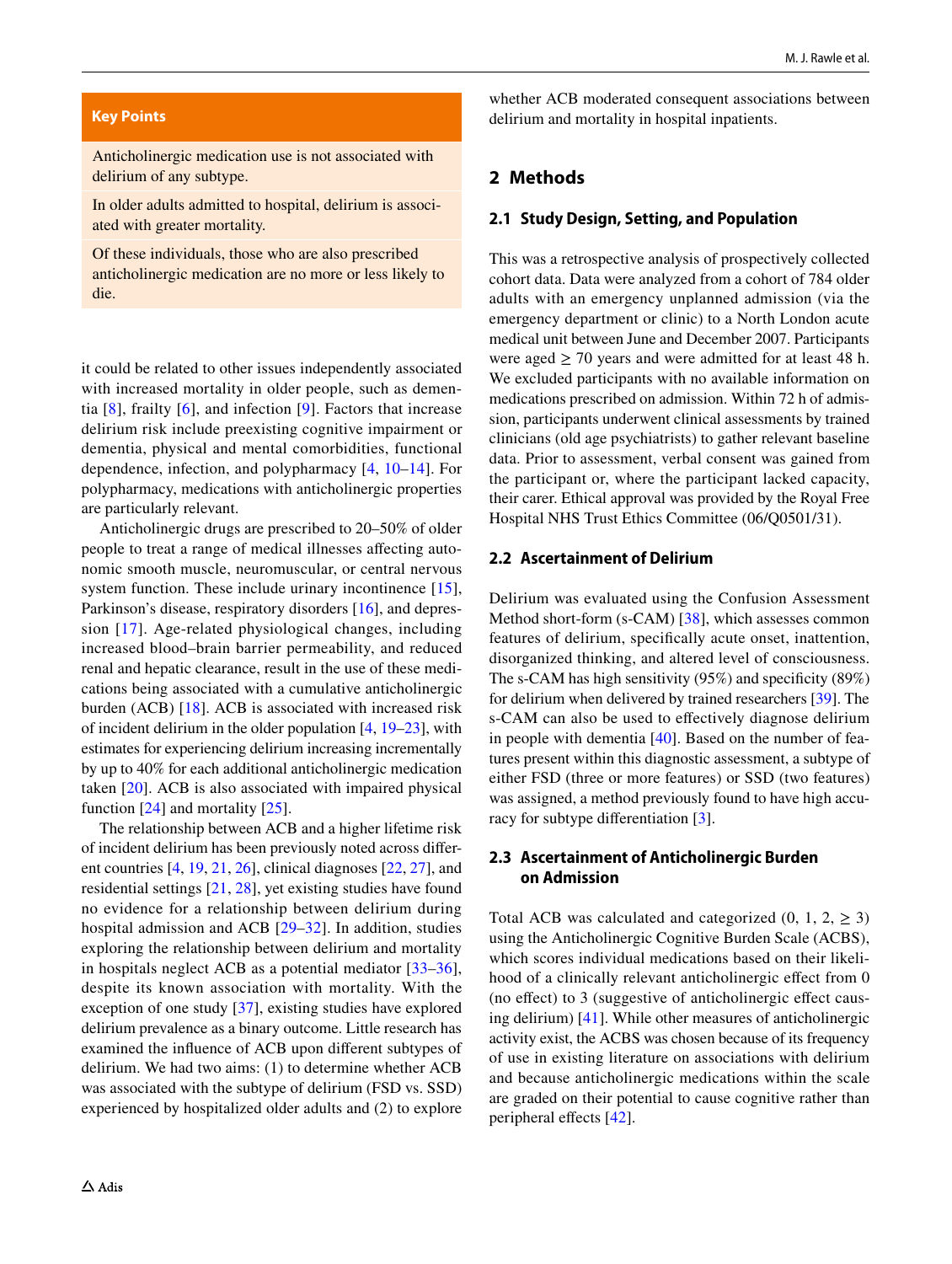#### **2.4 Ascertainment of Mortality**

Mortality data were linked to the UK Office for National Statistics, which allowed for automatic notifcation of a participant's death for up to 2 years following the beginning of the study. We chose 2 years a priori as delirium has strong predictive value for 1-year mortality [[43\]](#page-8-19) and limited evidence for associations with mortality up to 2 years post discharge [\[44](#page-8-20)]. Survival time was from the date of hospital admission to the date of death or until censoring on 9 July 2009.

### **2.5 Covariates**

Demographic data associated with both delirium and mortality were collected from participants' hospital records, including age, sex, place of residence, ethnicity, marital status, smoking status, and level of education. Data for other medical conditions that might impact both delirium and mortality were collected. These included severity of acute illness measured using the Acute Physiology and Chronic Health Evaluation (APACHE-II) [[45](#page-8-21)], patient burden of comorbidities measured using the Charlson Comorbidity Index (CCI) [\[46\]](#page-8-22), pressure ulcer risk measured using the Waterlow Scale [[47\]](#page-8-23), total medication count and the Functional Assessment Staging Tool (FAST) [[48](#page-8-24)] to examine stage of dementia prior to admission to hospital. These measures were treated as continuous variables for statistical analysis, bar the FAST, which used a score of  $\geq 6a$ to represent the highest degrees of functional impairment. Researchers ascertained dementia status using a structured clinical assessment based on operationalized *Diagnostic and Statistical Manual of Mental Disorders, 4th edition* (DSM-IV) criteria [[49](#page-8-25)] incorporating the Mini-Mental State Examination [\[50](#page-8-26)], a review of medical notes, and a discussion with the participant and their carers. Length of hospital admission was assessed via hospital records.

#### **2.6 Statistical Analyses**

Demographic and clinical characteristics of the cohort were described using measures of central tendency and variability to explore diferences per ACBS category. Analysis of variance (ANOVA), Kruskal–Wallis, and Pearson's chisquared tests were used, as appropriate, to test for relationships between continuous and categorical outcome variables and ACBS category. Histograms were plotted to assess normality so we could select the appropriate test. We used univariable logistic regressions to test associations between ACB and delirium subtype. A series of multinomial logistic regressions were estimated to assess independent associations between all covariates (detailed in Sect. 2.5) and both delirium subtypes. Cox proportional hazard regressions were used for all covariates and mortality outcomes. ANOVA, Kruskal–Wallis, and Pearson's chi-squared tests were used, as appropriate, to test for relationships between continuous and categorical outcome variables and between delirium status and mortality status. All analyses were performed using STATA version 15 [[51](#page-8-27)] on a complete-case basis, including only participants with full data on delirium status and medication.

# **3 Results**

#### **3.1 Participant Eligibility**

During the study period, 784 potential participants were admitted to hospital and met inclusion criteria. Of these, 577 participants had full admission data, including s-CAM screening and medication data (74% of original sample), and were included for fnal analysis (Fig. [1](#page-3-0)).

#### **3.2 Cohort and Clinical Characteristics**

Demographic and clinical characteristics of the cohort categorized by ACBS score are provided in Table [1.](#page-4-0) The mean age of the sample was  $83 \pm$  standard deviation (SD) 7.4 years, and the majority were female (59%), lived in their own homes (71%), were not diagnosed with dementia (75%), and died between hospital admission and the end of the 2-year follow-up period (59%). Median length of admission was 8 days (interquartile range 4–16).

Nearly half of the cohort were not prescribed any medications with anticholinergic properties (46%). Prescription data revealed an ACBS score of 1 in 26%, of 2 in 12%, and of  $\geq$  3 in 16%. The mean  $\pm$  SD total ACBS score for the cohort was  $1.1 \pm 1.4$  (range 0–9), and the median was 1 (interquartile range 0–2). Participants with an ACBS score of  $\geq$  3 were more likely to be female, single, and living in residential or care homes. Participants with higher ACBS scores were more likely to have more severe dementia and multiple comorbidities.

Cohort characteristics stratifed by (1) delirium subtype and (2) mortality are provided in Table [2](#page-5-0). FSD was present in 13% (*n* = 77) and SSD in 17% (*n* = 98). Compared with those without delirium, participants with FSD were more likely to be older and at greater risk of pressure sores and to have more severe acute illness, more comorbidities, and a longer hospital stay. Individuals with FSD were also more likely to be living in residential or nursing care and have a dementia diagnosis. These patterns were also seen in those with SSD but to a lesser degree. When stratified by mortality, the same patterns were seen in the 59%  $(n = 339)$  of the cohort who had died within the 2-year follow-up period.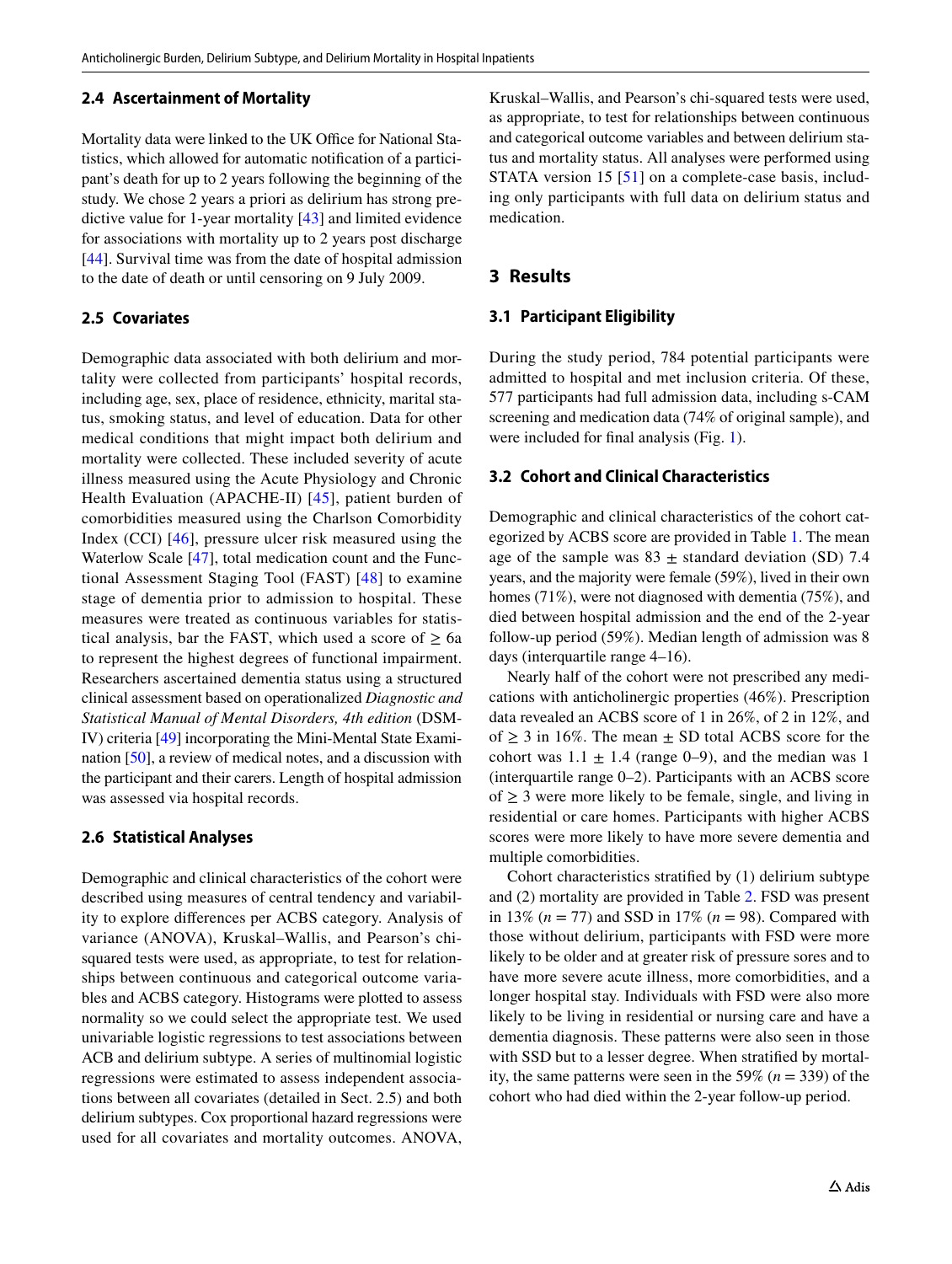<span id="page-3-0"></span>



# **3.3 Associations Between Anticholinergic Burden and Delirium Subtype**

The presence of any delirium was not associated with higher ACBS scores in hospitalized inpatients. The presence of delirium was instead strongly associated with the highest degrees of functional impairment, represented by a FAST score of  $\geq 6a$  (odds ratio [OR] SSD 7.59; 95% confidence interval [CI] 4.55–12.7 vs. FSD 30.5; 95% CI 15.7–59.2), nursing home residency (OR SSD 2.35; 95% CI 1.52–3.88 vs. FSD 4.79; 95% CI 2.87–7.99), the presence of dementia (OR SSD 3.68; 95% CI 2.25–6.02 vs. FSD 8.63; 95% CI 5.06–14.7), and increasing age (OR per additional year of age, SSD 1.02; 95% CI 0.99–1.06 vs. FSD 1.09; 95% CI 1.05–1.13). Female sex was also associated with delirium but with a higher prevalence of SSD than FSD (OR SSD 2.02; 95% CI 1.25–3.28 vs. FSD 1.34; 95% CI 0.81–2.22). More severe acute illness, represented by increased APACHE-II scores and increased Waterlow scores, was also associated with higher rates of delirium, with little difference in delirium subtype. Higher levels of comorbidity, as represented by CCI score, were weakly associated with delirium. Univariable analyses are provided in Table [3](#page-6-0).

# **3.4 The Efect of Anticholinergic Burden on Associations Between Delirium Subtype and Mortality**

Higher ACBS scores were not associated with an increase in mortality in unadjusted analyses. Higher mortality was associated with delirium, with increased levels in FSD (hazard ratio [HR] 2.27; 95% CI 1.70–3.01) versus SSD (HR 1.58; 95% CI 1.20–2.09) as previously seen in this sample [\[5](#page-7-4)[–7](#page-7-5)]. Increased mortality was also associated with nursing home residency (HR 2.13; 95% CI 1.61–2.82), dementia (HR 1.45; 95% CI 1.15–1.84), and increasing age (HR per additional year of age 1.03; 95% CI 1.02–1.05). Again, worse CCI, APACHE-II, Waterlow, and FAST scores were associated with increased levels of mortality. Univariable analyses are provided in Table [3](#page-6-0). Delirium remained strongly associated with mortality after adjusting for residential status, Waterlow score, CCI, and the presence of dementia. Within all delirium subtypes, controlling for ACBS score did not notably afect the mortality hazard, suggesting that anticholinergic burden is not a mediator or confounder of the previously established relationship between delirium and mortality.

# **4 Discussion**

Our study explored the efects of medications with anticholinergic properties upon delirium while also considering subsyndromal presentations and is the frst to investigate the effect of these medications in the relationship between delirium subtypes and mortality. In a large sample of older adults admitted to an acute hospital, ACBS score was not associated with any delirium subtype in bivariate analyses. Delirium and mortality were strongly associated, with a dose–response relationship between delirium subtype and mortality risk; patients with FSD were over three times more likely to die than those with SSD or no delirium. Yet, relationships between delirium and mortality were not attenuated by ACBS score for any of the delirium subtypes. This suggests that, among hospitalized older adults, ACB may not afect delirium subtype or the relationship between delirium and mortality.

ACBS score was not associated with the presence of any type of delirium in our study, and this fnding supports and extends the fndings of other smaller studies that have shown no efect of anticholinergic medications upon delirium in hospitalized older adults [[20](#page-8-6), [29](#page-8-14)[–33\]](#page-8-16). Unlike our study, some studies have found evidence for an association between higher ACB and increased risk of delirium in this population [\[4](#page-7-3), [19](#page-7-15), [23,](#page-8-5) [27](#page-8-12), [37,](#page-8-18) [52](#page-8-28)]. While these studies accounted for factors such as sensory impairment and prior antipsychotic use, they did not account for severity of acute illness,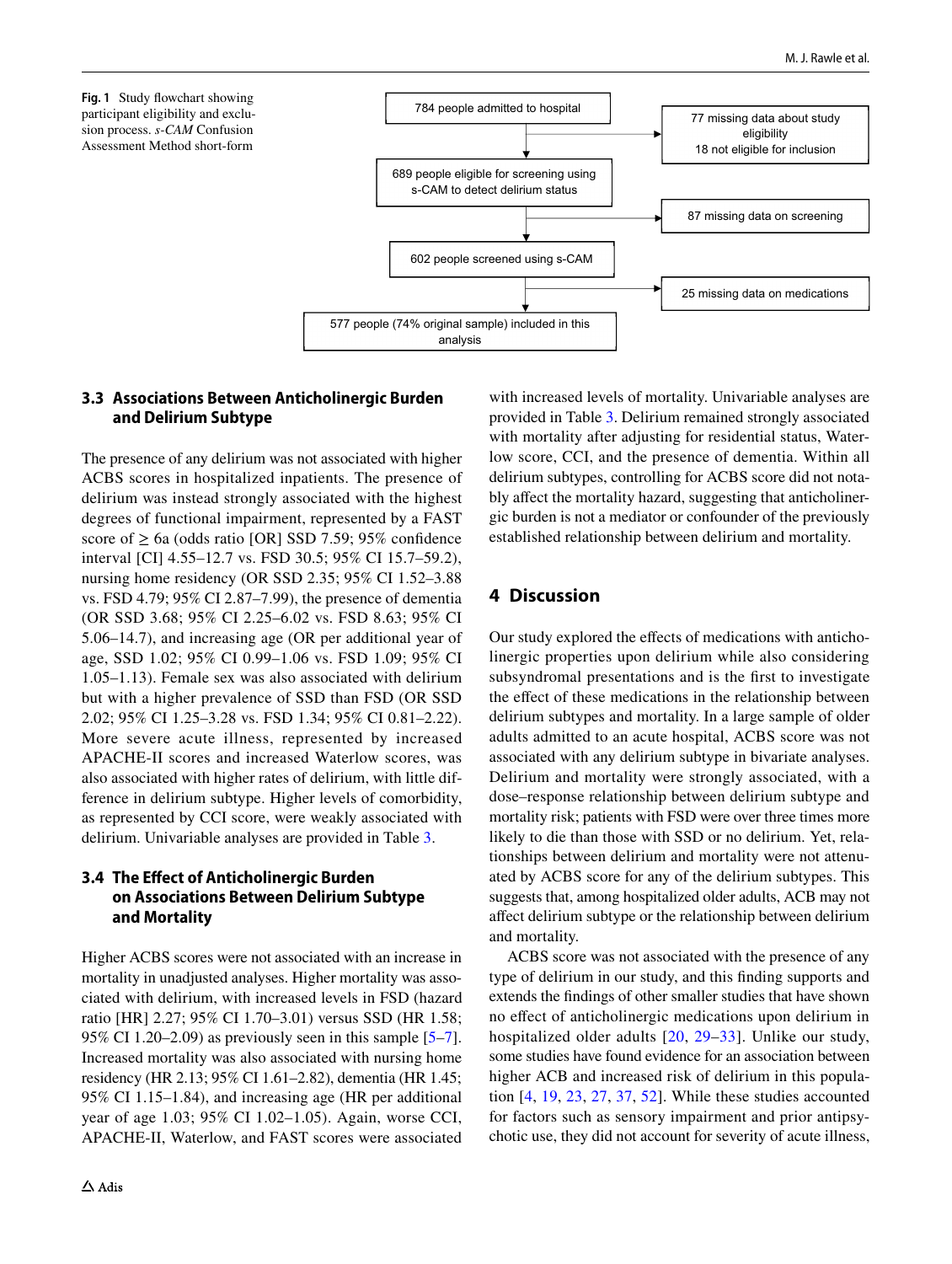| Variables                                  | Total                              | Anticholinergic Burden Scale Score  |                                   |                                 |                                 |         |
|--------------------------------------------|------------------------------------|-------------------------------------|-----------------------------------|---------------------------------|---------------------------------|---------|
|                                            |                                    | $\boldsymbol{0}$                    | $\mathbf{1}$                      | $\sqrt{2}$                      | $3+$                            |         |
| $n(\%)$                                    | 577 (100)                          | 264(46)                             | 151 (26)                          | 71(12)                          | 91 (16)                         |         |
| Age (years)                                | $83.2 \pm 7.4$                     | $83.7 \pm 7.5$                      | $83.1 \pm 7.4$                    | $81.3 \pm 6.8$                  | $83.7 \pm 7.3$                  | 0.083   |
| Sex                                        |                                    |                                     |                                   |                                 |                                 | 0.073   |
| Male                                       | 237(41)                            | 117(44)                             | 55 (36)                           | 35(49)                          | 30(33)                          |         |
| Female                                     | 340 (59)                           | 147(56)                             | 96(64)                            | 36(51)                          | 61(67)                          |         |
| Residence type ( $n = 576$ )               |                                    |                                     |                                   |                                 |                                 | 0.002   |
| House                                      | 408 (71)                           | 190 (72)                            | 106(70)                           | 60(85)                          | 52(57)                          |         |
| Residential care                           | 168(29)                            | 73 (28)                             | 45(30)                            | 11(15)                          | 39(43)                          |         |
| Ethnicity                                  |                                    |                                     |                                   |                                 |                                 | 0.021   |
| White                                      | 518 (90)                           | 239 (91)                            | 128 (85)                          | 63 (89)                         | 88 (97)                         |         |
| Other                                      | 59 (10)                            | 25(9)                               | 23(15)                            | 8(11)                           | 3(3)                            |         |
| Marital status ( $n = 571$ )               |                                    |                                     |                                   |                                 |                                 | 0.183   |
| Single                                     | 84 (15)                            | 43(16)                              | 20(13)                            | 5(7)                            | 16(18)                          |         |
| Other                                      | 487 (85)                           | 218 (84)                            | 129 (87)                          | 66 (93)                         | 74 (82)                         |         |
| Smoking status ( $n = 569$ )               |                                    |                                     |                                   |                                 |                                 | 0.084   |
| Never                                      | 263(46)                            | 116(44)                             | 73 (50)                           | 26(37)                          | 48 (53)                         |         |
| Ex                                         | 256(45)                            | 115(44)                             | 62(42)                            | 42 (59)                         | 37(41)                          |         |
| Current                                    | 50(9)                              | 30(11)                              | 12(8)                             | 3(4)                            | 5(6)                            |         |
| Delirium diagnosis                         |                                    |                                     |                                   |                                 |                                 | 0.484   |
| <b>FSD</b>                                 | 77(13)                             | 34(13)                              | 21(14)                            | 7(10)                           | 15(16)                          |         |
| SSD                                        | 98 (17)                            | 44 (17)                             | 22(15)                            | 11(15)                          | 21(23)                          |         |
| No delirium                                | 402 (70)                           | 186 (70)                            | 108(72)                           | 53 (75)                         | 55 (60)                         |         |
| Mortality                                  |                                    |                                     |                                   |                                 |                                 | 0.402   |
| Deceased                                   | 339 (59)                           | 161(61)                             | 80(53)                            | 44 (62)                         | 54 (59)                         |         |
| Not deceased                               | 238 (41)                           | 103(39)                             | 71 (47)                           | 27(38)                          | 37(41)                          |         |
| Dementia diagnosis                         |                                    |                                     |                                   |                                 |                                 | 0.001   |
| Yes                                        | 143(25)                            | 68 (26)                             | 32(21)                            | 8(11)                           | 35(38)                          |         |
| N <sub>o</sub>                             | 434 (75)                           | 196 (74)                            | 119 (79)                          | 63 (89)                         | 56(62)                          |         |
| MMSE score                                 | $19.2 \pm 10.2; 23$<br>$(14 - 27)$ | $19.3 \pm 10.3$ ; 23<br>$(14 - 27)$ | $19.6 \pm 10.2$ ; 24<br>$(15-27)$ | $21.3 \pm 8.9; 24$<br>$(19-27)$ | $16.8 \pm 10.5; 21$<br>$(6-25)$ | 0.038   |
| FAST stage ( $n = 556$ )                   |                                    |                                     |                                   |                                 |                                 | 0.006   |
| $\mathbf{1}$                               | 243 (44)                           | 114(45)                             | 72 (50)                           | 33 (47)                         | 24(27)                          |         |
| $2 - 5$                                    | 167(30)                            | 72 (28)                             | 41 (28)                           | 25(36)                          | 29(33)                          |         |
| $\geq 6a$                                  | 146(26)                            | 68 (27)                             | 31(22)                            | 12(17)                          | 35(40)                          |         |
| Waterlow score<br>$(n = 570)$              | $13.1 \pm 6.4$                     | $13.3 \pm 6.5$                      | $12.3 \pm 6.2$                    | $12.1 \pm 5.5$                  | $14.5 \pm 6.7$                  | 0.03    |
| <b>APACHE-II</b> score<br>$(n = 569)$      | $12.1 \pm 3.7$                     | $12.1 \pm 3.5$                      | $12.1 \pm 4.0$                    | $12.1 \pm 4.2$                  | $12.1 \pm 3.1$                  | 0.996   |
| Days of admission<br>$(n = 576)$           | $13.2 \pm 14.4$ ; 8<br>$(4-16)$    | $13.2 \pm 14.4$ ; 8<br>$(4-16)$     | $12.8 \pm 14.1$ ; 7<br>$(4-15)$   | $14.4 \pm 16.8; 9$<br>$(4-14)$  | $9 \pm 16$ ; 9 (4-20)           | 0.815   |
| Medications<br>on admission<br>$(n = 577)$ | $5.9 \pm 3.0$ ; 5 (4-8)            | $4.6 \pm 2.8$ ; 4 (2-6)             | $6.1 \pm 2.6$ ; 6 (4-8)           | $7.7 \pm 2.7$ ; 8 (6-9)         | $7.9 \pm 2.7$ ; 8 (5-10)        | < 0.001 |

<span id="page-4-0"></span>**Table 1** Cohort and clinical characteristics by Anticholinergic Burden Scale score

Data are presented as mean  $\pm$  standard deviation, *N* (%), or median (interquartile range) unless otherwise indicated. Total *n* = 577 unless otherwise stated. Chi-squared test, Fisher's exact test, ANOVAs or the Kruskal–Wallis test were performed as appropriate

FAST stage: 1 = no functional impairment; 2–5 = subjective/objective functional deficit, difficulties with activities of daily living;  $\geq 6a$  = Help required dressing, toileting, personal hygiene, limited vocabulary, can no longer walk, sit up, or hold head up

*ANOVA* analysis of variance, *APACHE-II* Acute Physiology and Chronic Health Evaluation II, *FAST* Functional Assessment Staging Tool, *FSD* full syndromal delirium, *MMSE* Mini-Mental State Examination, *SSD* subsyndromal delirium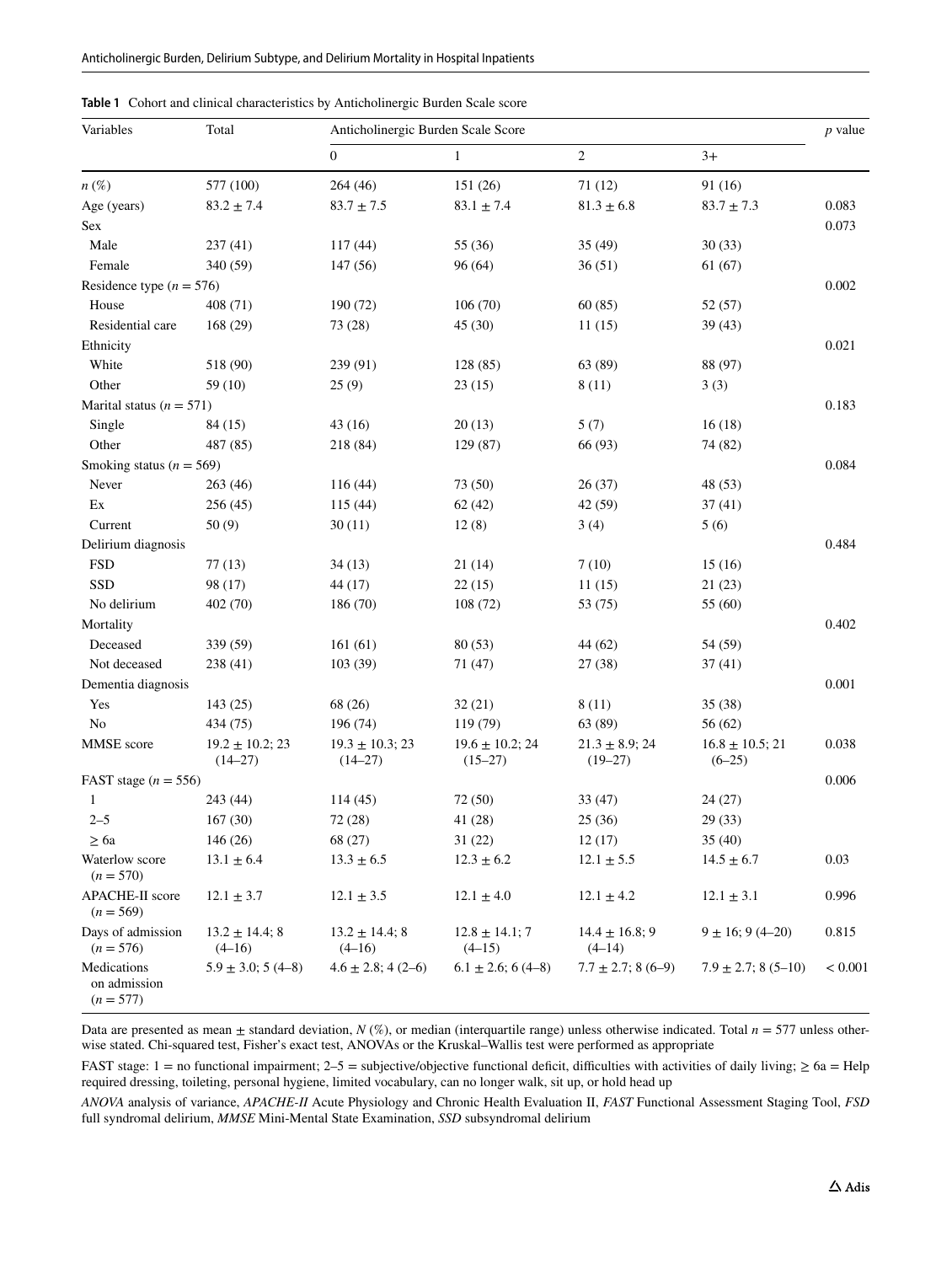<span id="page-5-0"></span>**Table 2** Cohort and clinical characteristics by delirium subtype and mortality status

| Variables                       | Delirium status |                 |                 |           | Mortality       |                 |           |
|---------------------------------|-----------------|-----------------|-----------------|-----------|-----------------|-----------------|-----------|
|                                 | <b>FSD</b>      | <b>SSD</b>      | No delirium     | $p$ value | Deceased        | Not deceased    | $p$ value |
| $n(\%)$                         | 77(13)          | 98 (17)         | 402(70)         |           | 339 (59)        | 238(41)         |           |
| Age (years)                     | $86.9 \pm 7.0$  | $83.7 \pm 7.4$  | $82.4 \pm 7.3$  | < 0.001   | $84.1 \pm 7.4$  | $82.0 \pm 7.2$  | < 0.001   |
| Female                          | 48 (62)         | 70(71)          | 222(55)         | 0.011     | 200(59)         | 140(59)         | 0.967     |
| Residence type ( $n = 576$ )    |                 |                 |                 | < 0.001   |                 |                 | < 0.001   |
| House                           | 33(43)          | 59 (60)         | 316 (79)        |           | 213(63)         | 195(82)         |           |
| Residential home                | 13(17)          | 11(11)          | 18(4)           |           | 33(10)          | 9(4)            |           |
| Nursing home                    | 25(32)          | 26(27)          | 31(8)           |           | 65 (19)         | 17(7)           |           |
| Sheltered                       | 5(6)            | 2(2)            | 37(9)           |           | 27(8)           | 17(7)           |           |
| ACBS score                      | $1.2 \pm 1.6$   | $1.2 \pm 1.4$   | $1.1 \pm 1.4$   |           | $1.1\pm1.4$     | $1.1\pm1.4$     |           |
| Median (IQR)                    | $1(0-2)$        | $1(0-2)$        | $1(0-2)$        | 0.684     | $1(0-2)$        | $1(0-2)$        | 0.605     |
| Dementia diagnosis              | 46(60)          | 38 (39)         | 59(15)          | < 0.001   | 99 (29)         | 44(18)          | 0.003     |
| FAST stage $(n = 556)$          |                 |                 |                 | < 0.001   |                 |                 | < 0.001   |
| 1                               | 2(3)            | 15(16)          | 226(57)         |           | 118(36)         | 125(54)         |           |
| $2 - 5$                         | 12(17)          | 32(34)          | 123(31)         |           | 98 (30)         | 69 (30)         |           |
| $\geq 6a$                       | 55 (80)         | 46(50)          | 45(11)          |           | 109(34)         | 37(16)          |           |
| Waterlow score ( $n = 570$ )    | $17.4 \pm 7.1$  | $16.6 \pm 7.3$  | $11.4 \pm 5.2$  | < 0.001   | $14.4 \pm 6.6$  | $11.1 \pm 5.4$  | < 0.001   |
| CCI score                       | $3.0 \pm 1.3$   | $3.3 \pm 2.5$   | $2.7 \pm 2.1$   | 0.052     | $3.3 \pm 2.2$   | $2.2 \pm 1.9$   | < 0.001   |
| APACHE-II score ( $n = 569$ )   | $14.3 \pm 4.4$  | $13.5 \pm 4.1$  | $11.3 \pm 3.1$  | < 0.001   | $12.7 \pm 4.0$  | $11.3 \pm 3.0$  | < 0.001   |
| Days of admission ( $n = 576$ ) | $18.5 \pm 16.8$ | $14.8 \pm 13.0$ | $12.4 \pm 14.9$ |           | $15.4 \pm 15.5$ | $11.0 \pm 13.9$ |           |
| Median (IQR)                    | $7(4-14)$       | $11(5-21)$      | $13(7-25)$      | < 0.001   | $6(3-12)$       | $10(5-19)$      | < 0.001   |

Data are presented as mean  $\pm$  standard deviation, N  $(\%)$  unless otherwise indicated. Total n = 577 unless otherwise stated. Pearson chi-squared, ANOVA, and Kruskal–Wallis tests used where appropriate

*ACBS* Anticholinergic Cognitive Burden Scale, *APACHE-II* Acute Physiology and Chronic Health Evaluation II, *CCI* Charlson Comorbidity Index, *FAST* Functional Assessment Staging Tool, *FSD* full syndromal delirium, *IQR* interquartile range, *SSD* subsyndromal delirium

dementia, and the risk of pressure sores. The sample size of these studies was also smaller, and diferent anticholinergic drug scales with poor agreement [[53\]](#page-8-29) are used across the literature, which may have contributed to these conficting results. The delirium–mortality fndings are in line with those of existing literature [[5–](#page-7-4)[7](#page-7-5)]. ACB did not mediate or confound the relationship between delirium and mortality in our study. In agreement with existing literature, numerous other demographic and clinical characteristics were signifcantly and independently related to delirium, such as severity of acute illness and comorbidity [\[10,](#page-7-9) [13](#page-7-16), [54\]](#page-8-30). It is plausible that the delirium–mortality relationship is driven by these factors over ACB.

Despite the notable strengths of a large sample size and robust measures of delirium, ACB, and confounders, our study is not without limitations. The ACBS is the most frequently used validated expert-based ACB scale [[55\]](#page-8-31). However, it is used here as a measure of medication use on admission to hospital and therefore does not take into account medication dosage, compliance, length of usage, or any changes in drugs during/post hospitalization. Our measure of delirium was as point prevalence via comprehensive assessment methods undertaken by trained and experienced old age psychiatrists. Verifcation of information provided by the participant with family members, staff, and medical records limited recall bias from older participants experiencing delirium or memory difficulties. However, these assessments were performed upon hospital admission, and delirium symptoms may peak during the 2nd week of hospitalization [[4\]](#page-7-3), so incident delirium that occurred after the recruitment period may have been missed. Yet the prevalence of delirium in this study (30%) was similar to that found in other studies in similar settings and populations [\[20,](#page-8-6) [23](#page-8-5), [26](#page-8-10)]. Despite a relatively comprehensive assessment of potential confounders of the relationships between ACB, delirium, and mortality, residual confounding remains possible. Frailty [[6](#page-7-7)], social or environmental factors such as isolation [\[56](#page-8-32)], the use of physical restraints [\[57](#page-8-33)], alcohol [\[58](#page-9-0)], and pain [[59](#page-9-1)] may play a role in the relationship between studied variables. Our data came from a predominantly White British population from a London hospital; however, this hospital serves 1.2 million people, and our sample size is notably larger than many studies in the feld.

Our fndings suggest that heavy ACB does not contribute to an increased risk of delirium or directly infuence the delirium–mortality association among older acute hospital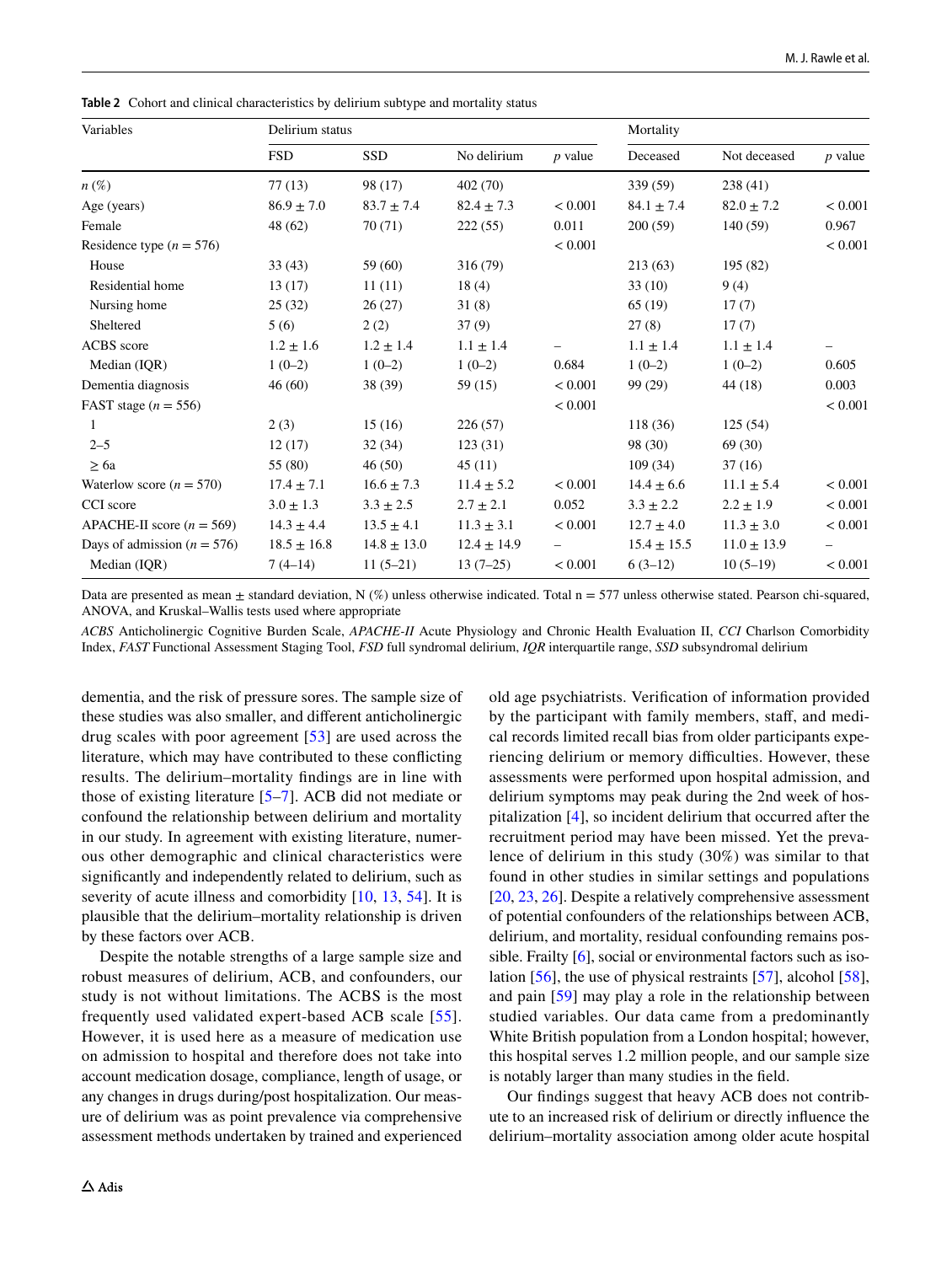<span id="page-6-0"></span>

|  | Table 3 Univariable regression models to explore the effect of study variables on delirium and mortality |  |  |  |  |  |
|--|----------------------------------------------------------------------------------------------------------|--|--|--|--|--|
|--|----------------------------------------------------------------------------------------------------------|--|--|--|--|--|

| Variable                                                                            | Delirium (no delirium is base outcome) | Mortality <sup>a</sup> | $p$ value |                     |         |
|-------------------------------------------------------------------------------------|----------------------------------------|------------------------|-----------|---------------------|---------|
|                                                                                     | SSD <sup>b</sup><br>FSD <sup>b</sup>   |                        | $p$ value |                     |         |
| Presence of delirium (ref. $=$ none)                                                |                                        |                        |           |                     | < 0.001 |
| <b>SSD</b>                                                                          |                                        |                        |           | $1.58(1.20-2.09)$   |         |
| <b>FSD</b>                                                                          |                                        |                        |           | $2.27(1.70-3.01)$   |         |
| Age (per 1 year increase)                                                           | $1.02(0.99-1.06)$                      | $1.09(1.05-1.13)$      | < 0.001   | $1.03(1.02 - 1.05)$ | < 0.001 |
| $Sex (Ref. = male)$                                                                 |                                        |                        | 0.0123    |                     | 0.794   |
| Female                                                                              | $2.02(1.25-3.28)$                      | $1.34(0.81 - 2.22)$    |           | $1.03(0.83 - 1.28)$ |         |
| Residential type (ref.= living at home) $(n = 576)$                                 |                                        |                        | < 0.001   |                     | < 0.001 |
| Residential care                                                                    | $2.32(1.52 - 3.88)$                    | $4.79(2.87 - 7.99)$    |           | $1.83(1.27-2.65)$   |         |
| Dementia (ref. $=$ no dementia)                                                     | $3.68(2.25 - 6.02)$                    | $8.63(5.06-14.7)$      | < 0.001   | $1.45(1.15-1.84)$   | 0.002   |
| FAST stage (ref. = $1-5$ ) ( $n = 556$ )                                            |                                        |                        | < 0.001   |                     |         |
| $\geq 6a$                                                                           | $7.59(4.55 - 12.7)$                    | $30.5(15.7-59.2)$      | < 0.001   | $1.80(1.43 - 2.27)$ | < 0.001 |
| Waterlow score ( $n = 570$ )                                                        | $1.15(1.11-1.19)$                      | $1.17(1.12 - 1.22)$    | < 0.001   | $1.06(1.05-1.08)$   | < 0.001 |
| CCI score                                                                           | $1.12(1.02 - 1.24)$                    | $1.07(0.95-1.19)$      | 0.054     | $1.17(1.12 - 1.23)$ | < 0.001 |
| APACHE-II score ( $n = 569$ )                                                       | $1.19(1.12 - 1.27)$                    | $1.24(1.16-1.32)$      | < 0.001   | $1.08(1.05-1.11)$   | < 0.001 |
| ACBS score (ref. $= 0$ )                                                            |                                        |                        | 0.493     | $0.884(0.68-1.16)$  | 0.744   |
|                                                                                     | $0.86(0.49-1.51)$                      | $1.06(0.59-1.93)$      |           |                     |         |
| 2                                                                                   | $0.88(0.42 - 1.82)$                    | $0.72(0.30-1.72)$      |           | $1.05(0.75 - 1.47)$ |         |
| $\geq$ 3                                                                            | $1.61(0.89 - 2.94)$                    | $1.49(0.76-2.94)$      |           | $1.03(0.75 - 1.40)$ |         |
| Number of medications on admission (per 1 medica-1.04 (0.97–1.12)<br>tion increase) |                                        | $1.02(0.94 - 1.11)$    | 0.546     | $1.03(1.00-1.07)$   | 0.074   |

Total  $n = 577$  unless otherwise stated. Statistics obtained through a series of logistic or Cox regressions. *p* values indicate significance of association between outcome and covariate

*ACBS* Anticholinergic Cognitive Burden Scale, *APACHE-II* Acute Physiology and Chronic Health Evaluation II, *CCI* Charlson Comorbidity Index, *FAST* Functional Assessment Staging Tool, *FSD* full syndromal delirium, *Ref* reference group, *SSD* subsyndromal delirium

<sup>a</sup>Hazard ratio (95% confidence interval)

<sup>b</sup>Odds ratio (95% confidence interval)

inpatients. Our fndings also raise doubts regarding the notion that a higher ACB may difer in terms of SSD and FSD in older hospitalized populations in a dose–response fashion. This lack of association may have been a consequence of methodological limitations in the recording of ACB. It may still be that individual medications with a strongly anticholinergic efect, such as benzodiazepines or older antihistamines, mediate relationships between ACB, delirium, and mortality. Individuals with an ACBS score of 3 who are on three medications with a speculated anticholinergic efect (ACBS score 1, i.e., furosemide, codeine, and omeprazole) may not experience the same anticholinergic efect as those on a single confrmed anticholinergic (ACBS score 3, i.e., oxybutynin). Limited evidence exists that alternative measures of ACB (such as the Anticholinergic Risk Scale, which grades drugs on total anticholinergic efect rather than cognitive efect) might be more consistently associated with delirium in hospital populations [\[42\]](#page-8-4); however these data are still emerging, and the ACBS remains the most frequently used scale in existing literature. In addition, anticholinergic therapy may still have an impact

on mortality but via a less direct method. Any mortality increase may be mediated in our study by higher levels of functional dependence, residential home residence, or an increased prevalence of dementia, all of which have been previously linked independently to both high anticholinergic exposure and mortality.

#### **5 Conclusions**

In our study, ACB was not associated with increased delirium of either subtype, nor did it have demonstrable impact on mortality in delirium. Prior suggestions of links between ACB and mortality in similar populations may be mediated by higher levels of functional dependence, residential home residence, or dementia in these populations.

Future studies might focus on including more detailed assessments of drug composition within their measure of ACBS or explore these relationships in a population determined to be at higher risk from anticholinergic efects (i.e., hospital inpatients with dementia). Increased awareness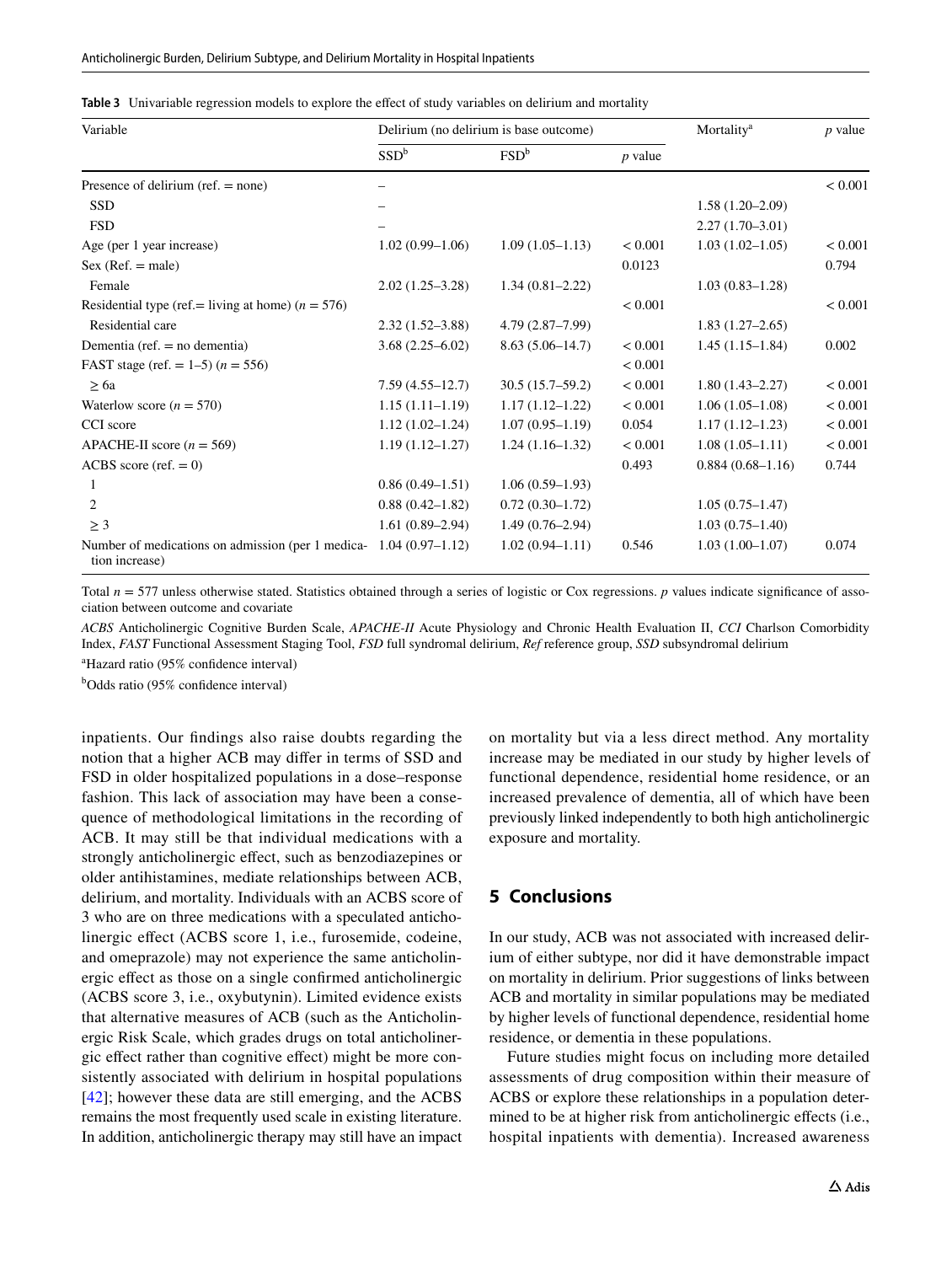of the pathways in which ACB may contribute to the occurrence of delirium and consequent adverse outcomes will allow for improvements in quality of individualized treatment.

**Acknowledgements** The authors thank the study participants, Dr. Dan Lee (Health Services for Elderly People, Royal Free Hospital NHS Trust), the staff of the Medical Acute Admissions Unit, and Ginnette Kitchen, Lucy Watkin, Noel Collins, Jenny Drife, and Viv Green for assistance with data collection and processing.

### **Declarations**

**Funding** DD received funding from the Wellcome Trust (WT107467). ELS and VV's posts are supported by Marie Curie core grant funding (Grant MCCC-FCO-16-U) and University College London Hospitals Biomedical Research Centre. This study was funded by a Medical Research Council Special Training Fellowship in Health Services Research (G106/1177) to ELS.

**Conflict of interest** MJR, LM, ELS, DD, and VV have no conficts of interest that are directly relevant to the content of this article.

**Ethics approval** Ethical approval was provided by the Royal Free Hospital NHS Trust Ethics Committee (06/Q0501/31).

**Consent to participate** Informed consent was obtained from all participants in the study, or where the participant lacked capacity, from their carer.

**Consent for publication** Not applicable.

**Availability of data and material** The datasets generated and analyzed during the current study are available from the corresponding author on reasonable request.

**Code availability** The code generated and analyzed during the current study are available from the corresponding author on reasonable request.

**Authors' contributions** ELS conceived the study, obtained the funding, wrote the study protocol, and managed data collection. MJR revised the scientifc question and produced the fnal manuscript. LM provided provisional data analysis and the frst draft of the manuscript. VV provided scientifc input and performed the statistical analyses. ELS and DD conceived the research question and provided scientifc input to the fnal manuscript.

**Open Access** This article is licensed under a Creative Commons Attribution 4.0 International License, which permits use, sharing, adaptation, distribution and reproduction in any medium or format, as long as you give appropriate credit to the original author(s) and the source, provide a link to the Creative Commons licence, and indicate if changes were made. The images or other third party material in this article are included in the article's Creative Commons licence, unless indicated otherwise in a credit line to the material. If material is not included in the article's Creative Commons licence and your intended use is not permitted by statutory regulation or exceeds the permitted use, you will need to obtain permission directly from the copyright holder. To view a copy of this licence, visit <http://creativecommons.org/licenses/by/4.0/>.

# **References**

- <span id="page-7-0"></span>1. Fong TG, Tulebaev SR, Inouye SK. Delirium in elderly adults: diagnosis, prevention and treatment. Nat Rev Neurol. 2009;5(4):210–20.
- <span id="page-7-1"></span>2. Inouye SK, van Dyck CH, Alessi CA, Balkin S, Siegal AP, Horwitz RI. Clarifying confusion: the confusion assessment method. A new method for detection of delirium. Ann Intern Med. 1990;113(12):941–8.
- <span id="page-7-2"></span>3. Meagher D, O'Regan N, Ryan D, Connolly W, Boland E, O'Caoimhe R, et al. Frequency of delirium and subsyndromal delirium in an adult acute hospital population. Br J Psychiatry. 2014;205(6):478–85.
- <span id="page-7-3"></span>4. Naja M, Zmudka J, Hannat S, Liabeuf S, Serot JM, Jouanny P. In geriatric patients, delirium symptoms are related to the anticholinergic burden. Geriatr Gerontol Int. 2016;16(4):424–31.
- <span id="page-7-4"></span>5. Witlox J, Eurelings LS, de Jonghe JF, Kalisvaart KJ, Eikelenboom P, van Gool WA. Delirium in elderly patients and the risk of postdischarge mortality, institutionalization, and dementia: a meta-analysis. JAMA. 2010;304(4):443–51.
- <span id="page-7-7"></span>6. Dani M, Owen LH, Jackson TA, Rockwood K, Sampson EL, Davis D. Delirium, frailty, and mortality: interactions in a prospective study of hospitalized older people. J Gerontol A Biol Sci Med Sci. 2018;73(3):415–8.
- <span id="page-7-5"></span>7. Diwell RA, Davis DH, Vickerstaff V, Sampson EL. Key components of the delirium syndrome and mortality: greater impact of acute change and disorganised thinking in a prospective cohort study. BMC Geriatr. 2018;18(1):24.
- <span id="page-7-6"></span>8. Fong TG, Davis D, Growdon ME, Albuquerque A, Inouye SK. The interface between delirium and dementia in elderly adults. Lancet Neurol. 2015;14(8):823–32.
- <span id="page-7-8"></span>9. Kuswardhani RAT, Sugi YS. Factors related to the severity of delirium in the elderly patients with infection. Gerontol Geriatr Med. 2017;3:2333721417739188.
- <span id="page-7-9"></span>10. Uguz F, Kayrak M, Cicek E, Kayhan F, Ari H, Altunbas G. Delirium following acute myocardial infarction: incidence, clinical profles, and predictors. Perspect Psychiatr Care. 2010;46(2):135–42.
- 11. O'Sullivan R, Inouye SK, Meagher D. Delirium and depression: inter-relationship and clinical overlap in elderly people. Lancet Psychiatry. 2014;1(4):303–11.
- 12. Hein C, Forgues A, Piau A, Sommet A, Vellas B, Nourhashemi F. Impact of polypharmacy on occurrence of delirium in elderly emergency patients. J Am Med Dir Assoc. 2014;15(11):850–5.
- <span id="page-7-16"></span>13. Ahmed S, Leurent B, Sampson EL. Risk factors for incident delirium among older people in acute hospital medical units: a systematic review and meta-analysis. Age Ageing. 2014;43(3):326–33.
- <span id="page-7-10"></span>14. Laurila JV, Laakkonen ML, Tilvis RS, Pitkala KH. Predisposing and precipitating factors for delirium in a frail geriatric population. J Psychosom Res. 2008;65(3):249–54.
- <span id="page-7-11"></span>15. Campbell N, Boustani M, Limbil T, Ott C, Fox C, Maidment I, et al. The cognitive impact of anticholinergics: a clinical review. Clin Interv Aging. 2009;4:225–33.
- <span id="page-7-12"></span>16. Gerretsen P, Pollock BG. Drugs with anticholinergic properties: a current perspective on use and safety. Expert Opin Drug Saf. 2011;10(5):751–65.
- <span id="page-7-13"></span>17. Kouladjian O'Donnell L, Gnjidic D, Nahas R, Bell JS, Hilmer SN. Anticholinergic burden: considerations for older adults. J Pharm Pract Res. 2017;47(1):67–77.
- <span id="page-7-14"></span>18. Collamati A, Martone AM, Poscia A, Brandi V, Celi M, Marzetti E, et al. Anticholinergic drugs and negative outcomes in the older population: from biological plausibility to clinical evidence. Aging Clin Exp Res. 2016;28(1):25–35.
- <span id="page-7-15"></span>19. Best O, Gnjidic D, Hilmer SN, Naganathan V, McLachlan AJ. Investigating polypharmacy and drug burden index in hospitalised older people. Intern Med J. 2013;43(8):912–8.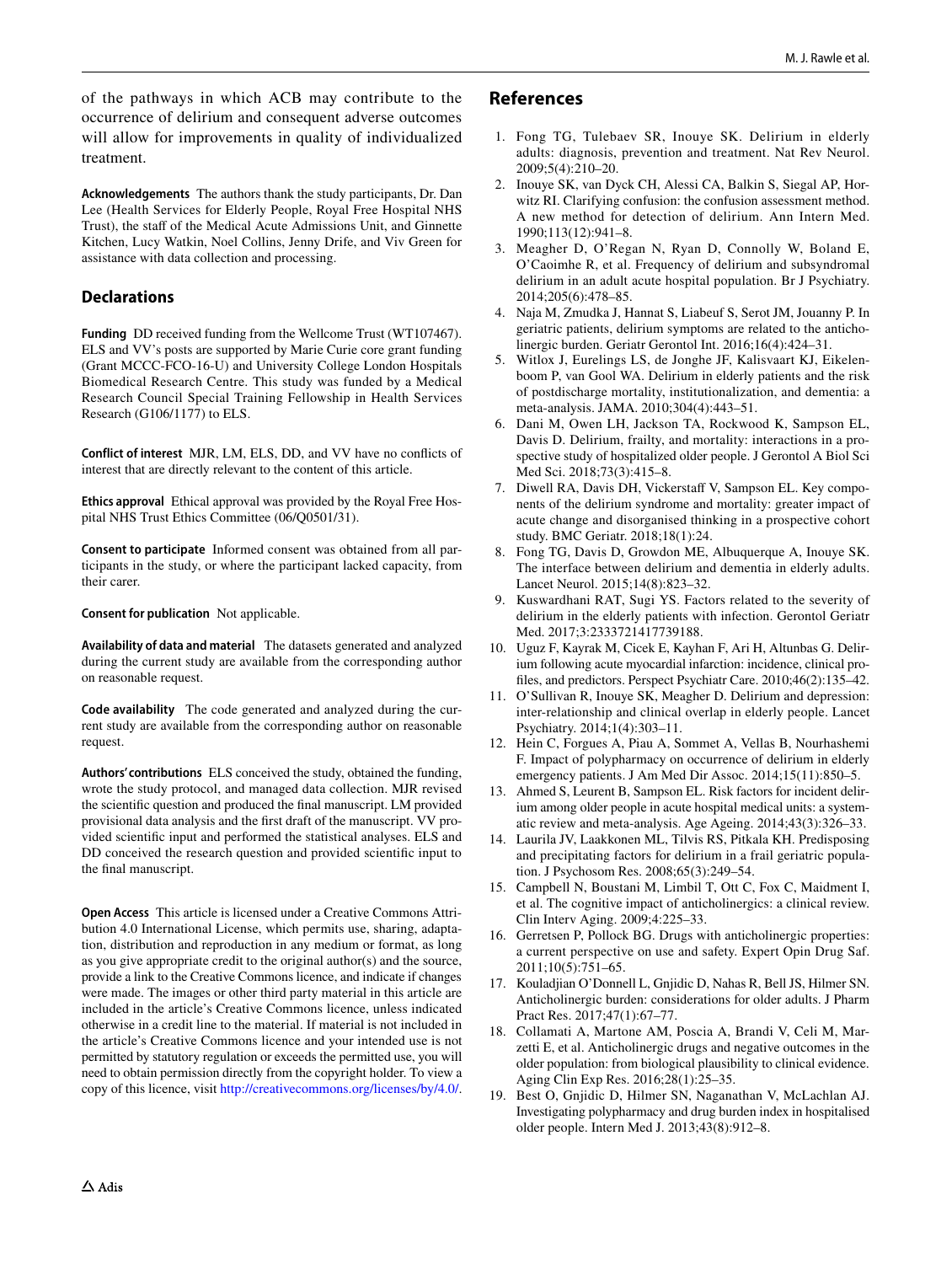- <span id="page-8-6"></span>20. Egberts A, van der Craats ST, van Wijk MD, Alkilabe S, van den Bemt PM, Mattace-Raso FU. Anticholinergic drug exposure is associated with delirium and postdischarge institutionalization in acutely ill hospitalized older patients. Pharmacol Res Perspect. 2017;5(3):e00310.
- <span id="page-8-9"></span>21. Landi F, Dell'Aquila G, Collamati A, Martone AM, Zuliani G, Gasperini B, et al. Anticholinergic drug use and negative outcomes among the frail elderly population living in a nursing home. J Am Med Dir Assoc. 2014;15(11):825–9.
- <span id="page-8-11"></span>22. Crispo JA, Willis AW, Thibault DP, Fortin Y, Hays HD, McNair DS, et al. Associations between anticholinergic burden and adverse health outcomes in Parkinson disease. PLoS ONE. 2016;11(3):e0150621.
- <span id="page-8-5"></span>23. Rojo-Sanchis AM, Velez-Diaz-Pallares M, Munoz Garcia M, Delgado Silveira E, Bermejo Vicedo T, Cruz Jentoft A. Anticholinergic burden and delirium in elderly patients during acute hospital admission. Rev Esp Geriatr Gerontol. 2016;51(4):217–20.
- <span id="page-8-7"></span>24. Lampela P, Lavikainen P, Garcia-Horsman JA, Bell JS, Huupponen R, Hartikainen S. Anticholinergic drug use, serum anticholinergic activity, and adverse drug events among older people: a population-based study. Drugs Aging. 2013;30(5):321–30.
- <span id="page-8-8"></span>25. Mangoni AA, van Munster BC, Woodman RJ, de Rooij SE. Measures of anticholinergic drug exposure, serum anticholinergic activity, and all-cause postdischarge mortality in older hospitalized patients with hip fractures. Am J Geriatr Psychiatry. 2013;21(8):785–93.
- <span id="page-8-10"></span>26. Zimmerman KM, Salow M, Skarf LM, Kostas T, Paquin A, Simone MJ, et al. Increasing anticholinergic burden and delirium in palliative care inpatients. Palliat Med. 2014;28(4):335–41.
- <span id="page-8-12"></span>27. Caeiro L, Ferro JM, Claro MI, Coelho J, Albuquerque R, Figueira ML. Delirium in acute stroke: a preliminary study of the role of anticholinergic medications. Eur J Neurol. 2004;11(10):699–704.
- <span id="page-8-13"></span>28. Huang K-H, Chan Y-F, Shih H-C, Lee C-Y. Relationship between potentially inappropriate anticholinergic drugs (PIADs) and adverse outcomes among elderly patients in Taiwan. J Food Drug Anal. 2012;20(4).
- <span id="page-8-14"></span>29. Moorey HC, Zaidman S, Jackson TA. Delirium is not associated with anticholinergic burden or polypharmacy in older patients on admission to an acute hospital: an observational case control study. BMC Geriatr. 2016;16(1):162.
- 30. Gaudreau JD, Gagnon P, Harel F, Roy MA, Tremblay A. Psychoactive medications and risk of delirium in hospitalized cancer patients. J Clin Oncol. 2005;23(27):6712–8.
- 31. Campbell N, Perkins A, Hui S, Khan B, Boustani M. Association between prescribing of anticholinergic medications and incident delirium: a cohort study. J Am Geriatr Soc. 2011;59:S277–81.
- <span id="page-8-15"></span>32. Pasina L, Colzani L, Cortesi L, Tettamanti M, Zambon A, Nobili A, et al. Relation between delirium and anticholinergic drug burden in a cohort of hospitalized older patients: an observational study. Drugs Aging. 2019;36(1):85–91.
- <span id="page-8-16"></span>33. Luukkanen M, Uusvaara J, Laurila J, Strandberg T, Raivio M, Tilvis R, et al. Anticholinergic drugs and their effects on delirium and mortality in the elderly. Dement Geriatr Cogn Disord Extra. 2011;1(1):43–50.
- 34. Klouwenberg PMK, Zaal IJ, Spitoni C, Ong DS, Van Der Kooi AW, Bonten MJ, et al. The attributable mortality of delirium in critically ill patients: prospective cohort study. BMJ. 2014;349:g6652.
- 35. Eeles EM, Hubbard RE, White SV, O'Mahony MS, Savva GM, Bayer AJ. Hospital use, institutionalisation and mortality associated with delirium. Age Ageing. 2010;39(4):470–5.
- <span id="page-8-17"></span>36. Mulligan O, Muresan L, Murray O, Adamis D, McCarthy G. Mortality at one year post delirium in general medical inpatients. Eur Psychiatry. 2015;30:1441.
- <span id="page-8-18"></span>37. Han L, McCusker J, Cole M, Abrahamowicz M, Primeau F, Elie M. Use of medications with anticholinergic efect predicts clinical

severity of delirium symptoms in older medical inpatients. Arch Intern Med. 2001;161(8):1099–105.

- <span id="page-8-0"></span>38. Inouye SK, Director ABC, Life HS. The short Confusion Assessment Method (Short CAM): training manual and coding guide. Intern Med. 1990;113:941–8.
- <span id="page-8-1"></span>39. Wei LA, Fearing MA, Sternberg EJ, Inouye SK. The Confusion Assessment Method: a systematic review of current usage. J Am Geriatr Soc. 2008;56(5):823–30.
- <span id="page-8-2"></span>40. Morandi A, McCurley J, Vasilevskis EE, Fick DM, Bellelli G, Lee P, et al. Tools to detect delirium superimposed on dementia: a systematic review. J Am Geriatr Soc. 2012;60(11):2005–13.
- <span id="page-8-3"></span>41. Boustani M, Campbell N, Munger S, Maidment I, Fox C. Impact of anticholinergics on the aging brain: a review and practical application. Aging Health. 2008;4(3).
- <span id="page-8-4"></span>42. Egberts A, Moreno-Gonzalez R, Alan H, Ziere G, Mattace-Raso FUS. Anticholinergic drug burden and delirium: a systematic review. J Am Med Dir Assoc. 2020.
- <span id="page-8-19"></span>43. McCusker J, Cole M, Abrahamowicz M, Primeau F, Belzile E. Delirium predicts 12-month mortality. JAMA Intern Med. 2002;162(4):457–63.
- <span id="page-8-20"></span>44. Rockwood K, Cosway S, Carver D, Jarrett P, Stadnyk K, Fisk J. The risk of dementia and death after deliirum. Age Ageing. 1999;28:551–6.
- <span id="page-8-21"></span>45. Knaus WA, Draper EA, Wagner DP, Zimmerman JE. APACHE II: a severity of disease classifcation system. Crit Care Med. 1985;13(10):818–29.
- <span id="page-8-22"></span>46. Charlson ME, Pompei P, Ales KL, MacKenzie CR. A new method of classifying prognostic comorbidity in longitudinal studies: development and validation. J Chronic Dis. 1987;40(5):373–83.
- <span id="page-8-23"></span>47. Waterlow J. Pressure sores: a risk assessment card. Nurs Times. 1985;81(48):49–55.
- <span id="page-8-24"></span>48. Sclan S, Reisberg B. Functional assessment staging (FAST) in Alzheimer's disease: reliability, validity and ordinality. Int Psychogeriatr IPA. 1992;4:55–69.
- <span id="page-8-25"></span>49. Association AP, Association AP. Diagnostic and statistical manual of mental disorders (revised 4th ed.). Washington, DC: Author. 2000.
- <span id="page-8-26"></span>50. Folstein MF, Folstein SE, McHugh PR. "Mini-mental state": a practical method for grading the cognitive state of patients for the clinician. J Psychiatr Res. 1975;12(3):189–98.
- <span id="page-8-27"></span>51. StataCorp. Stata Statistical Software: Release 15. College Station, TX: StataCorp LLC; 2017.
- <span id="page-8-28"></span>52. Han L, Allore HG, Araujo KL, Pisani MA. Anticholinergic drug burden predicts delirium severity among older medical patients under intensive care. Alzheimer's Dement J Alzheimer's Assoc. 2016;12(7):P803.
- <span id="page-8-29"></span>53. Lertxundi U, Domingo-Echaburu S, Hernandez R, Peral J, Medrano J. Expert-based drug lists to measure anticholinergic burden: similar names, diferent results. Psychogeriatrics. 2013;13(1):17–24.
- <span id="page-8-30"></span>54. Davis DH, Barnes LE, Stephan BC, MacLullich AM, Meagher D, Copeland J, et al. The descriptive epidemiology of delirium symptoms in a large population-based cohort study: results from the Medical Research Council Cognitive Function and Ageing Study (MRC CFAS). BMC Geriatr. 2014;14(1):87.
- <span id="page-8-31"></span>55. Salahudeen MS, Dufull SB, Nishtala PS. Anticholinergic burden quantifed by anticholinergic risk scales and adverse outcomes in older people: a systematic review. BMC Geriatr. 2015;25(15):31.
- <span id="page-8-32"></span>56. Day HR, Perencevich EN, Harris AD, Gruber-Baldini AL, Himelhoch SS, Brown CH, et al. Association between contact precautions and delirium at a tertiary care center. Infect Control Hosp Epidemiol. 2012;33(1):34–9.
- <span id="page-8-33"></span>57. Pan Y, Jiang Z, Yuan C, Wang L, Zhang J, Zhou J, et al. Infuence of physical restraint on delirium of adult patients in ICU: a nested case-control study. J Clin Nurs. 2018;27(9–10):1950–7.